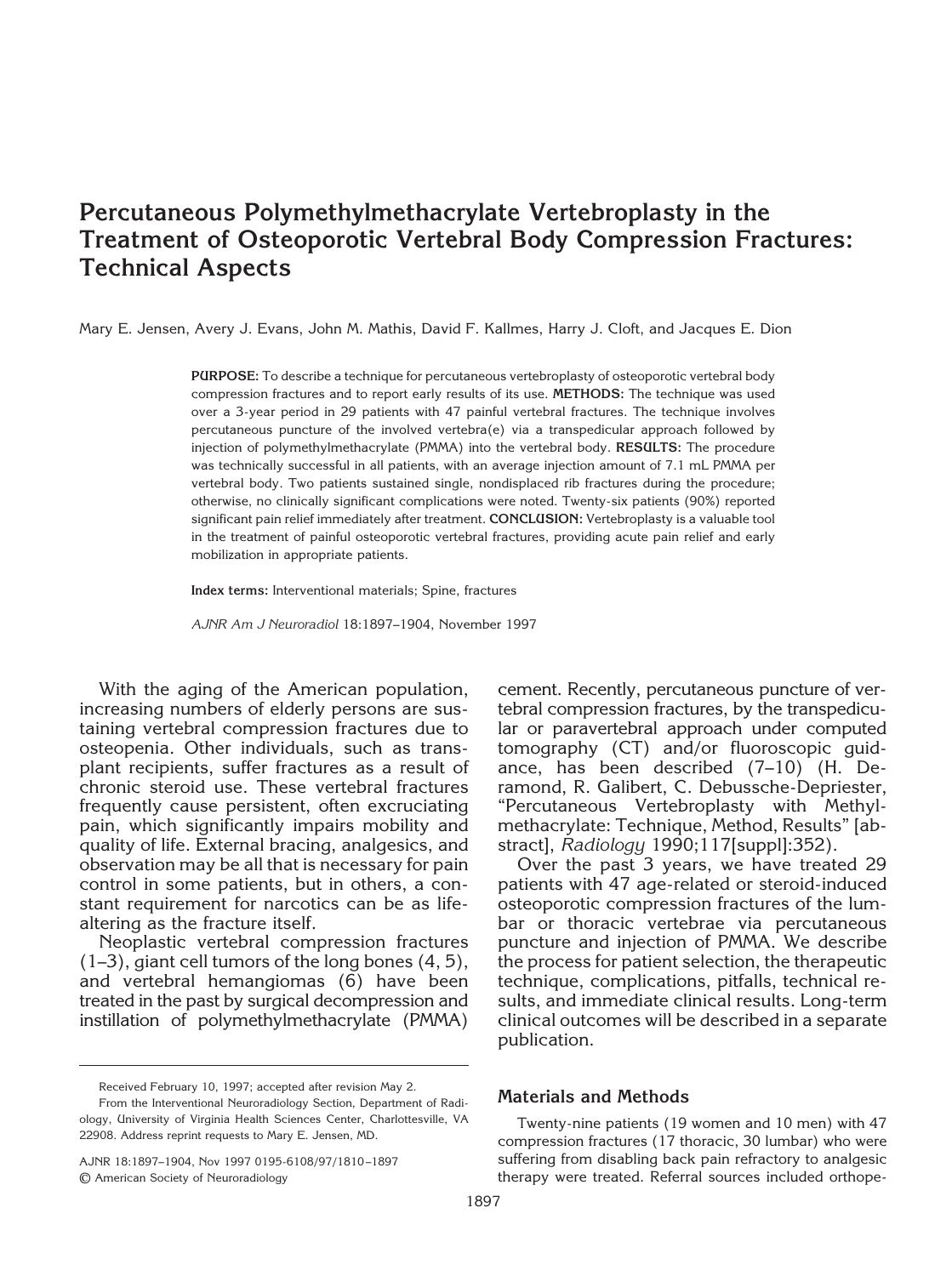

Fig 1. The pedicle to be punctured is isolated and marked with the tip of a surgical clamp. The skin, subcutaneous tissues, and periosteum are anesthetized with 0.25% bupivacaine.



Fig 2. After a small skin incision is made, the Jamshidi needle is advanced into the pedicle. Notice that the shaft of the needle (*arrow*) maintains a bulls-eye appearance in relation to the pedicular edges (*arrowheads*) in the anteroposterior plane.



Fig 3. In the lateral plane, the shaft of the needle runs parallel to the superior and inferior cortices of the pedicle (*arrows*). After the stylet has been withdrawn, the needle tip is positioned in the middle of the vertebral body.

dics, neurosurgery, rheumatology, organ transplant service, family practice, and the pain management clinic. All patients had plain film evidence of progressive or new vertebral body compression fractures that corresponded to the level of the pain. Seventeen patients had fractures associated with age-related osteopenia and 12 patients were receiving oral steroids as part of an immunosuppressive regimen after cardiac or lung transplantation, or for chronic conditions. All patients had severe pain that limited their mobility; nine (31%) required assistance to ambulate, 10 (34%) were wheelchair bound, and 10 (34%) were limited to sitting in a chair or remaining in bed. Pain medication use varied, with eight patients (27%) using oral narcotics on an as-needed basis, 16 (55%) using oral narcotics on a 4- to 6-hour schedule, and five (17%) requiring parenteral narcotics.

### *Patient Selection and Preparation*

Patient selection was limited to persons with focal, intense, deep pain associated with plain film evidence of a new or progressive vertebral compression fracture. Often the pain radiated along the ribs to the chest or abdomen, but lower extremity radicular pain was not reported.

Physical examination determined the patients' general health and their ability to tolerate lying prone for 1 to 2 hours. Neurologic examination was performed to evaluate possible radicular symptoms. Once the patient was accepted for treatment, an unenhanced CT scan was obtained to assess continuity of the posterior vertebral wall and to exclude other causes of pain, such as a herniated nucleus pulposus or an adjacent tumoral mass.

The procedure was discussed with the patient, and the potential benefits and risks were outlined. The potential complications specified were bleeding at the puncture site, bone infection or fracture, damage to the nerve roots or

cord, extravasation of material into the surrounding epidural or paravertebral spaces, and passage of material into the venous system with embolization to the pulmonary vasculature or compression of neural tissue.

### *Vertebroplasty Technique*

The technique described below is that which we currently use, and is the result of the experience we have gained over 3 years.

Upon completing the informed consent process, the patient is placed in the prone position on the angiography table. Monitoring of blood pressure, heart rate, and pulse oximetry is done continuously throughout the procedure. Oxygen supplied via a nasal cannula is used when necessary. Neuroleptic analgesics in the form of fentanyl (Sublimaze, Abbott Labs, North Chicago, Ill) and midazolam (Versed, Roche Pharma, Manati, Puerto Rico) are administered by the angiography nurse under the direction of the operating physician. The procedure is performed under strict sterile conditions. All personnel wear surgical masks and caps in addition to gowns and gloves for the operators, to minimize the risk of infection. The vertebral body to be treated is localized under fluoroscopic control and the skin overlying this area is prepped and draped. Biplane fluoroscopy is recommended, as it allows near simultaneous imaging of the stylet tip position in two planes, thus decreasing the overall procedure time. The anteroposterior tube is angled in such a way as to maximize the oval appearance of the pedicle ("looking down the barrel") (Fig 1). The skin over the center of the pedicle oval is anesthetized with bupivacaine hydrochloride (0.25%) (Abbott Labs) followed by deep injection of bupivacaine to and including the periosteum. A small skin incision is made with a #11 scalpel blade. A disposable 11-gauge Jamshidi needle (Manan Medical, Northbrook, Ill) is positioned with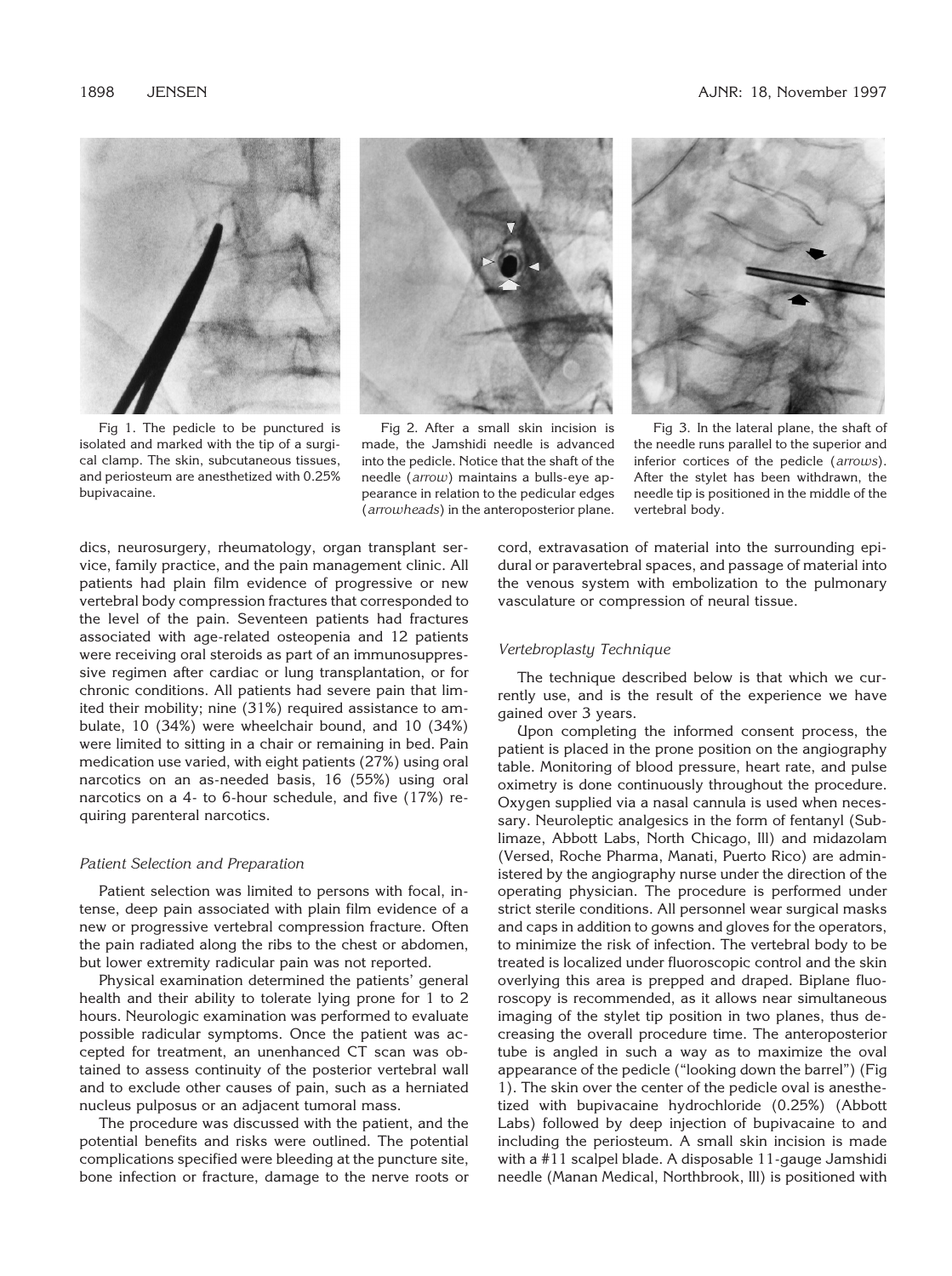

Fig 4. Injection of contrast material in the anteroposterior (*A*) and lateral (*B*) planes shows filling of the bony trabeculae before opacification of the paravertebral veins. This appearance is important to recognize, since rapid filling of the venous system without intervening marrow indicates a needle position directly within the basivertebral plexus.

its tip in the center of the oval and advanced until the stylet tip abuts the bone. Lateral fluoroscopy shows the tip at the level of the upper to midpoint of the pedicle such that advancement of the needle is within the midportion of the pedicle. A slight twisting motion is used to advance the tip through the cortex, and frequent checking of needle placement in both planes is required. The anteroposterior view shows the needle shaft end-on as a circle within the center of the pedicle oval to indicate that the needle is proceeding parallel to the X-ray beam (Fig 2). The lateral view shows the needle moving roughly parallel to the superior and inferior edges of the pedicle (Fig 3) or in a slightly descending course through the pedicle. Minor adjustments in either plane may be required during needle advancement.

Once the needle tip has traversed the cortex and the pedicle and is located within soft bone marrow, less pressure may be required to advance the needle into the vertebral body. Care must be taken not to abrogate the anterior vertebral wall or the endplates. The stylet tip is placed at or near the junction of the anterior and middle third of the vertebral body line. Because the stylet tip projects beyond the end of the needle shaft, removal of the stylet will position the needle end in the middle or anterior half of the vertebral body (Fig 3).

Before injecting the PMMA, venography is done to exclude needle placement directly within the basivertebral venous complex and to ensure continuity of the posterior vertebral wall as evidenced by containment of the contrast material within the bony trabeculae (Fig 4). We use a hand injection of 5 mL of iohexol (Omnipaque 300, Nycomed, Princeton, NJ) and film in both planes at a rate of two frames per second. Rapid flow of contrast material into the vena cava and/or perivertebral veins without visibility of intervening bone marrow indicates direct communication of the needle tip with a major venous outlet and requires needle advancement. Once correct placement of the needle is confirmed, treatment is begun. If a bone biopsy is warranted, a variety of standard, commercially available biopsy needles can be passed through the Jamshidi shaft to obtain tissue samples before vertebroplasty.

In our experience, the Codman Cranioplastic, Type 1 (slow setting) material (CMW Laboratories, Blackpool, England) is the most suitable for vertebroplasty. The contents consist of a powder PMMA component (methylmethacrylate polymer with or without styrene copolymer and benzoyl peroxide) and a liquid PMMA component (methylmethacrylate monomer, ethylene dimethacrylate monomer, dimethyl p-toluidine and hydroquinone).

The powder is placed into a disposable plastic bowl and mixed with 1 g sterile tungsten powder (Nycomed) and 1.5 teaspoons (5 to 6 g) of sterile barium sulfate powder (E-Z-EM, Westbury, NY). The barium powder usually needs to be pulverized more completely before mixing, as it has a tendency to clump. The tungsten and barium are ground together with a pestle. The opacification agents are mixed thoroughly with the powdered PMMA and, for patients who are immunocompromised, 1.2 g of tobramycin (Nebcin, Eli Lilly, Indianapolis, Ind) is added to the powder mixture. A single dose of PMMA powder is divided into two equal parts to curb waste. The total powder volume (about 48  $cm<sup>3</sup>$  without tobramycin, 55 cm<sup>3</sup> with) is measured in a 60-mL syringe and equal amounts are placed into two separate plastic bowls. Once the powder is divided, an additional 5 to 7  $cm<sup>3</sup>$  are removed from each half and set aside. One half of the liquid agent (8.5 mL) is aspirated into a plastic syringe, and the unused portion is left in the glass bottle, since prolonged contact with the syringe wall will create a residue. The liquid agent is added to the powder and the slurry is mixed using a tongue blade until a thin "toothpaste" or "cake-glaze" consistency is achieved. If the material appears too thin after adding the liquid, the powder that was set aside is used to thicken the mixture. Once the desired consistency is reached, the material is poured into the back end of a 10-mL syringe, the plunger is replaced, and the material is advanced to the Luer-Lok end.

One-milliliter Luer-Lok syringes are filled from the end of the barrel. The plunger is removed and the syringe tip is held upright while 0.5 to 0.7 mL PMMA is injected into the 1-mL syringe from the 10-mL syringe. With the 1-mL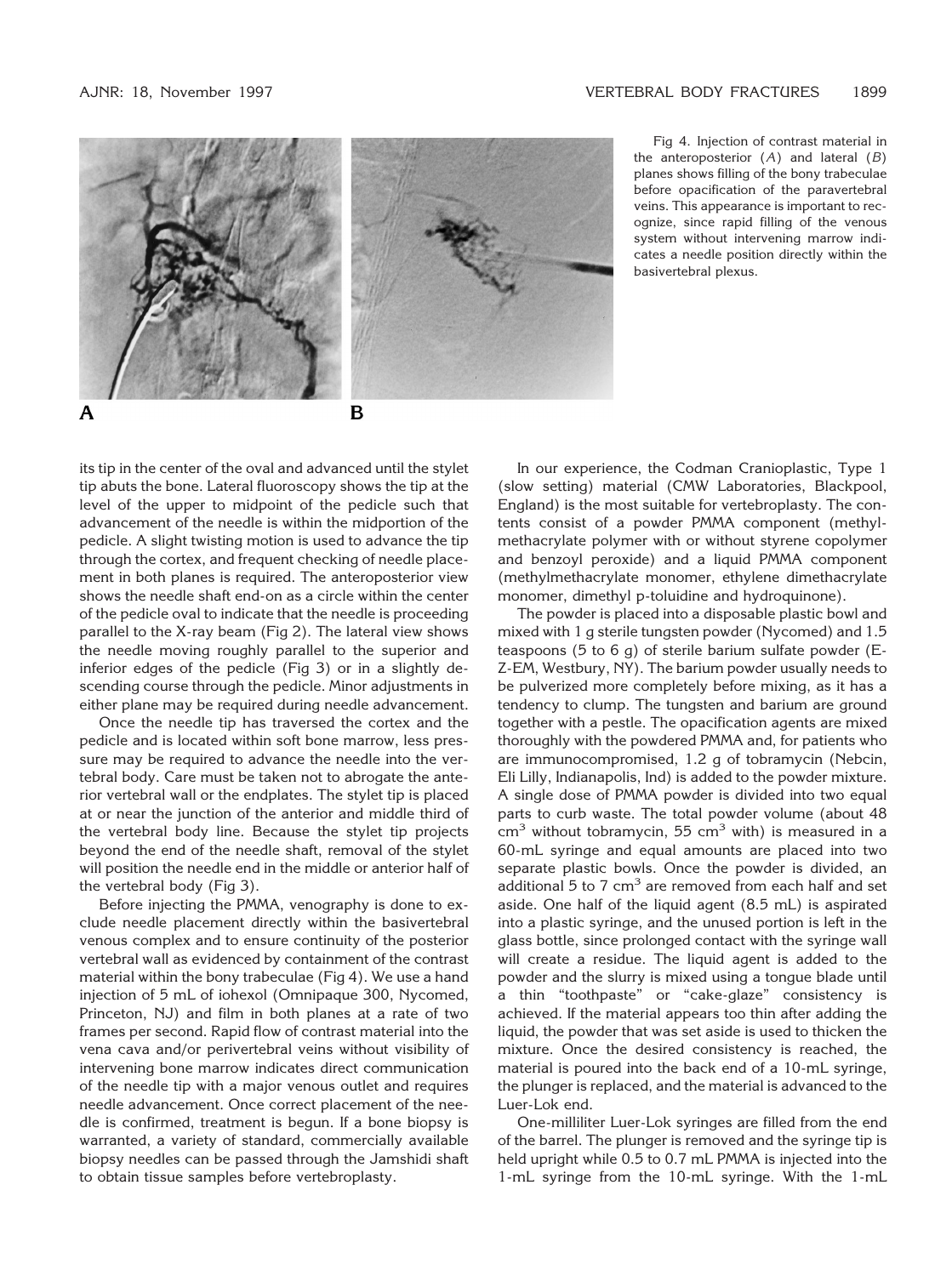Fig 5. Injection of the hemivertebra is best seen on the lateral view (*A*) as the radiopaque material passes down the needle and disperses throughout the vertebral body. In most patients, the PMMA respects the midline (*B*), although in severely osteoporotic vertebrae, material may pass to the opposite side.





Fig 6. Anteroposterior (*A*) and lateral (*B*) views in a 69-year-old man with progressive osteoporotic compression fractures requiring hospitalization and intravenous narcotics. Four levels were treated on three occasions. The patient experienced 3 months of pain relief after injection of the L-2 and L-4 vertebral bodies. Plain film evaluation after sudden onset of new pain showed an acute fracture at L-3, which was treated. Eight months later, T-12 collapsed and was subsequently treated. The T-11 and L-1 compression fractures remained unchanged throughout this period.



syringe upright, the plunger is returned and the column of material is advanced to the tip. By using this closed system, any air present is purged, and the end of the 1-mL syringe is kept clean for easy attachment to the Jamshidi hub.

One operator injects the material as the second loads the syringes. The stylet is removed and, unless blood fills the dead space in a retrograde manner, the dead space is injected with PMMA using a long 18-gauge spinal needle. The 1-mL syringe is attached tightly to the shaft port of the Jamshidi needle and injection begins. The injection pressure required to push the material will increase over time as the vertebral body fills and the PMMA polymerizes. Injection is performed under lateral or anteroposterior oblique fluoroscopy (Fig 5) and particular attention must be paid to the region of the vena cava and the epidural space as seen on the venogram. If passage of material into the venous system is noted, the injection is slowed or halted

while the material attains a thicker consistency. Injection is continued until hemivertebral or holovertebral filling is achieved, no more material can be pushed into the body, or extravasation into veins or the disk space is noted. Repositioning of the needle is not recommended, as the location of the tip will be unknown, and unwanted vascular embolization may occur. Upon completing the injection, the needle is removed and hemostasis at the puncture site is achieved by gentle pressure. The contralateral hemivertebra is then treated in the same fashion. More than one vertebra can be treated at the same time, depending on the patient's tolerance (Fig 6).

After the procedure, the patient is placed supine and asked to remain flat for 3 hours to allow complete curing of the PMMA prior to axial loading. Although patients usually remain overnight, those from our local area have been allowed to return home the same day, when appropriate.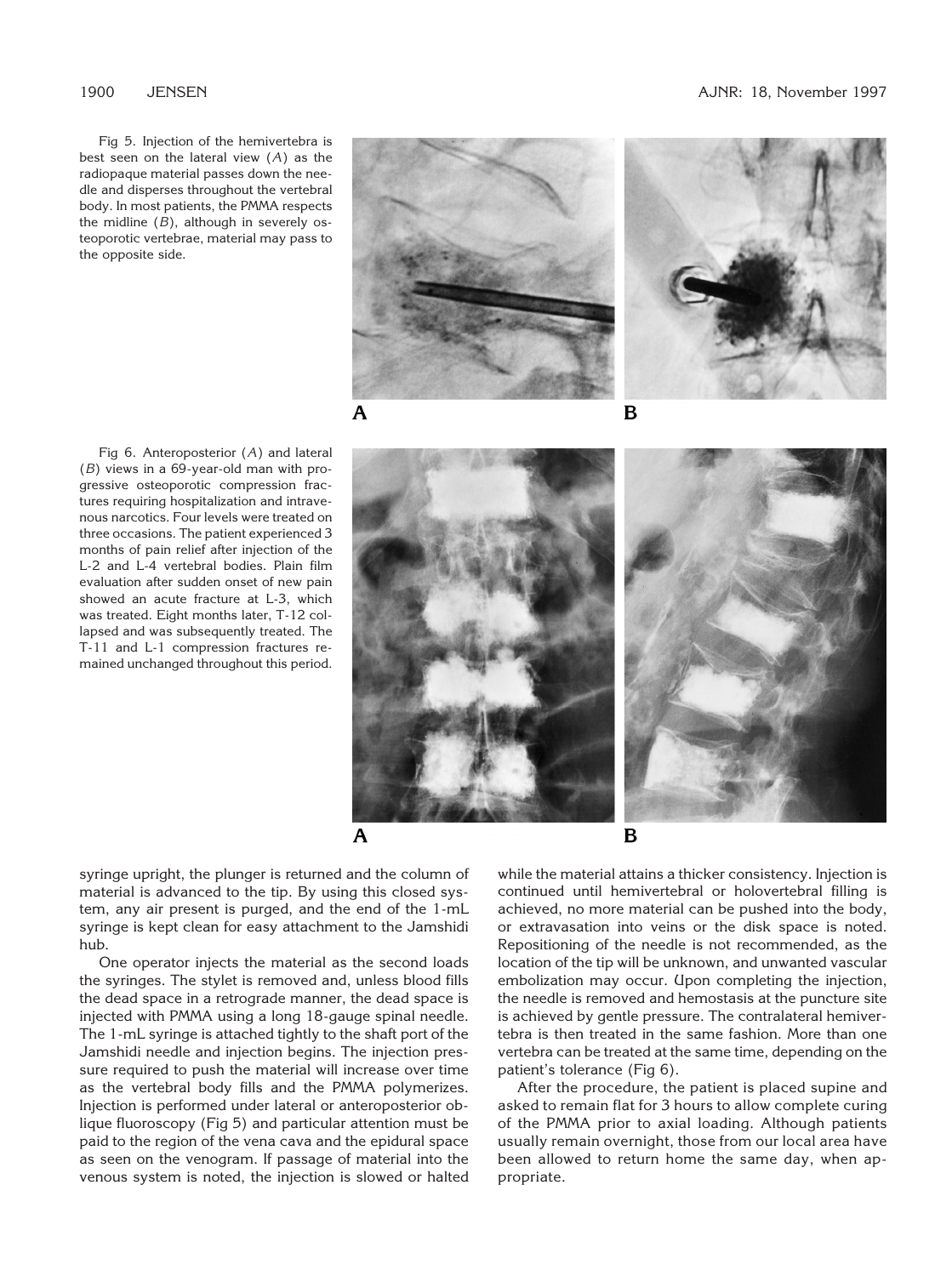### *Procedural Pitfalls and Helpful Hints*

Several pitfalls and caveats have been discovered throughout our experience. It is helpful to have the patient attempt the prone position on a firm table before beginning the procedure to check for tolerance. Because most patients are receiving high doses of narcotics, the usual amount of neuroleptics needed to achieve adequate sedation may be insufficient. A dedicated nurse or other qualified person must be responsible for monitoring the patient, as respiratory distress or depression may occur quickly. Patients who experience difficulty with ventilation or who are unable to tolerate the prone position may require general anesthesia or deep sedation.

A recent CT scan to detect extension of the fracture into the posterior wall and to assess pedicle size is preferred whenever possible, particularly if the plain films show progressive collapse. In patients with questionable histories, the CT scan may also uncover other causes of pain, such as a herniated disk or a neoplastic lesion. Often, scans are obtained the same day as the initial consultation or just before treatment. Recently, we have found magnetic resonance (MR) imaging to be helpful in determining the site of an acute fracture in patients with multiple compression fractures, particularly when serial plain films are not available. The involved vertebra(e) have typically shown edema within the bone at the fracture site.

A variable degree of kyphosis may be associated with the fracture, and craniocaudad angulation may be required in addition to obliquity to attain the optimal pedicular appearance. In some instances, a significant amount of downward force may be required to advance the needle, and patients with diffuse osteopenia are at risk for rib fracture, especially with thoracic vertebral procedures. Often, the most force is needed to penetrate the pedicular cortex; thereafter, the tip usually advances easily, particularly in patients with severe osteoporosis. The needle position should be checked frequently in both planes to avoid exiting through the endplate. Once endplate penetration occurs, the needle may have to be removed and repositioned.

If the venogram shows rapid, direct filling of the basivertebral complex, the tip should be advanced into the bone instead of withdrawn. Once a track has been made, the contrast material will continue to enter the same venous system even when positioned more posteriorly. However, with severe osteopenia, there may be rapid flow of contrast material through the bone into the veins, which is misinterpreted as positioning within the vein. As long as the trabecular appearance of the bone marrow is present at the needle tip prior to venous filling, injection can be made safely. The PMMA used in this situation should be of a slightly thicker consistency than usual and the injection needs to be slower. Before PMMA injection, the dead space of the needle should be flushed with saline to remove any residual contrast material that may be confused with the embolic agent.

When adding opacification powders to the PMMA, using more than 1.5 teaspoons of barium sulfate results in a

stiffer, faster-curing material that is difficult to inject. Barium powder alone does not provide as good visibility as the barium/tungsten combination. The powdered material should be mixed thoroughly to avoid clumping of the tungsten or barium. Powdered barium preparations designed for gastrointestinal work contain gums and flavors that may act as nutrients for bacteria, and should not be used. Pure barium sulfate powder is available, but needs to be sterilized by using dry heat.

The liquid agent is extremely volatile and should be opened only when needed. Inhalation of the fumes should be avoided, as the odor has occasionally induced headache and eye irritation in the operators. The package insert recommends double gloving, as there is inadequate information to determine if the PMMA resin might affect fertility in humans or have a teratogenic potential or other adverse effects on fetuses.

After mixing for approximately 1 minute, the material is relatively thin. At this point it is loaded into the 10-mL syringe. Further mixing seems to speed the polymerization and if one waits until the material appears to be of correct consistency in the bowl, it will be too thick to inject by the time the syringe is loaded. Filling the 1-mL syringes from the bowl by aspiration clogs the Luer-Lok threads, and adequate attachment to the Jamshidi stylet port may not be obtained. The dead space of the Jamshidi needle must be filled from the tip to the hub with a long 18-gauge needle, as the material does not readily drip into the hub. Injection of the air within the dead space may cause a venous air embolus.

Owing to the viscosity of the material, injection may be difficult, and the best results are obtained by using small amounts (0.5 to 0.7 mL) with the force of the injection applied parallel to the syringe cylinder. Excessive force may result in bending of the plunger. Injection through 3-mL syringes is difficult, and maximal vertebral body filling has been obtained consistently using 1-mL syringes. Non–Luer-Lok syringes do not give an adequate seal with the Jamshidi port. Care must be taken not to bear down on the Jamshidi handle, as the tip may advance further into the vertebral body.

Injection is performed under fluoroscopic control, paying particular attention to the epidural space, the spinal canal, and the perivertebral veins visible on the venogram. The lateral projection is best but may be useful for only the initial vertebral hemisphere, since the opaque cement from the first hemivertebral injection obscures the entire vertebral body in the lateral view. The anteroposterior oblique view for the contralateral hemisphere is recommended; however, the lateral plane should be checked frequently to ensure no epidural leakage. Occasionally, in severely osteoporotic vertebrae, it is possible to attain adequate filling of both sides from a single transpedicular injection (Fig 7). We consider an injection that fills the majority of the hemivertebra to be adequate. We continue the injection as long as the material remains within the vertebral body and there is no continuous leakage into paravertebral veins or into the disk space. Once adequate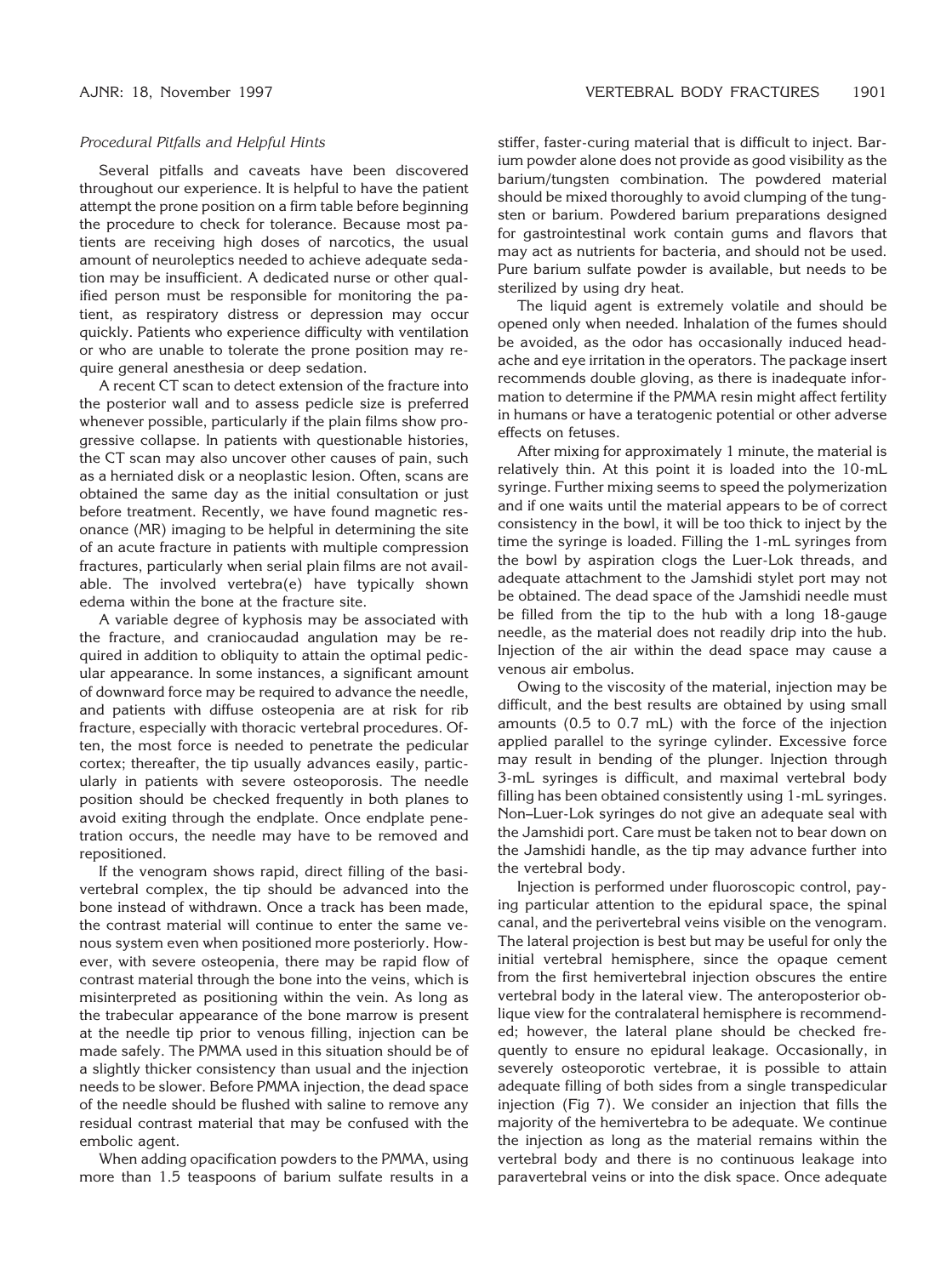Fig 7. This L-1 vertebral body was filled with 10 mL of PMMA delivered through a single pedicle. Note cross-filling of material to the contralateral hemivertebra and almost complete filling of the body from front to back.



filling is obtained, the needle is removed without replacing the stylet to prevent injection of the dead-space material.

In some patients, PMMA will traverse endplate fractures and enter the disk space, which, in our experience, is of no clinical significance. When leakage occurs, delaying further injection for a minute allows the material to thicken and form a plug before proceeding. This technique is also useful when material enters the paravertebral veins. If continued injection shows filling only of the disk space or veins, the procedure is terminated in that hemisphere.

### **Results**

The procedures were technically successful in all patients, as defined by effective transpedicular puncture of the vertebral body with instillation of PMMA. The amount of PMMA injected per vertebral body varied from 2.5 mL to 11 mL, with an average injection amount of 7.1 mL. Four vertebral bodies were treated from a single, unipedicular approach as the PMMA flowed across the midline to adequately fill both vertebral hemispheres. All remaining patients were treated via bipedicular punctures.

Two patients undergoing thoracic vertebral punctures sustained a nondisplaced rib fracture, which caused limited chest pain that subsequently resolved. No other clinical complications were noted. In two patients, a small amount of PMMA escaped to the inferior vena cava with presumed embolization to the lungs, but no respiratory changes were seen. In nine patients, radiographs showed evidence of PMMA leakage through the endplate fracture into the disk space, with no discernible clinical effect. A follow-up CT scan in one patient with pain associated with a new fracture showed PMMA in the anterior internal venous plexus at L-4, causing flattening of the thecal sac. There

was no history of radicular pain and no radicular findings on neurologic examination.

Immediate clinical response to the procedure was assessed by monitoring patients' verbal expression of perceived pain, amount and/or type of pain medication given, and changes in activity level. Two patients reported resolution of back pain immediately after vertebroplasty. Twenty-six patients (90%) described pain relief and improved mobility within 24 hours after treatment. All patients who had required parenteral narcotics were changed to oral medications on an as-needed basis. Three patients had no significant relief of pain and were continued on their pretreatment medical regimen. No worsening of pain was reported.

## **Discussion**

PMMA has been used in anterior and posterior stabilization of the spine for metastatic disease in multiple surgical series (1–3), for bone packing after curettage of giant cell tumors of the long bones (4, 5), and in the surgical treatment of vertebral hemangiomas (6). Recently, percutaneous injection of PMMA into vertebral compression fractures via the transpedicular or paravertebral approach under CT and/or fluoroscopic guidance has been described (7–10) (Deramond et al, "Percutaneous..."). In patients being treated for chronic pain, the initial results of these small series were good, with relatively low complication rates. We believe our experience in performing vertebroplasty safely in 29 patients with 47 osteoporotic compression fractures with no significant clinical complications further validates these earlier studies. As noted above, the majority of our patients reported ini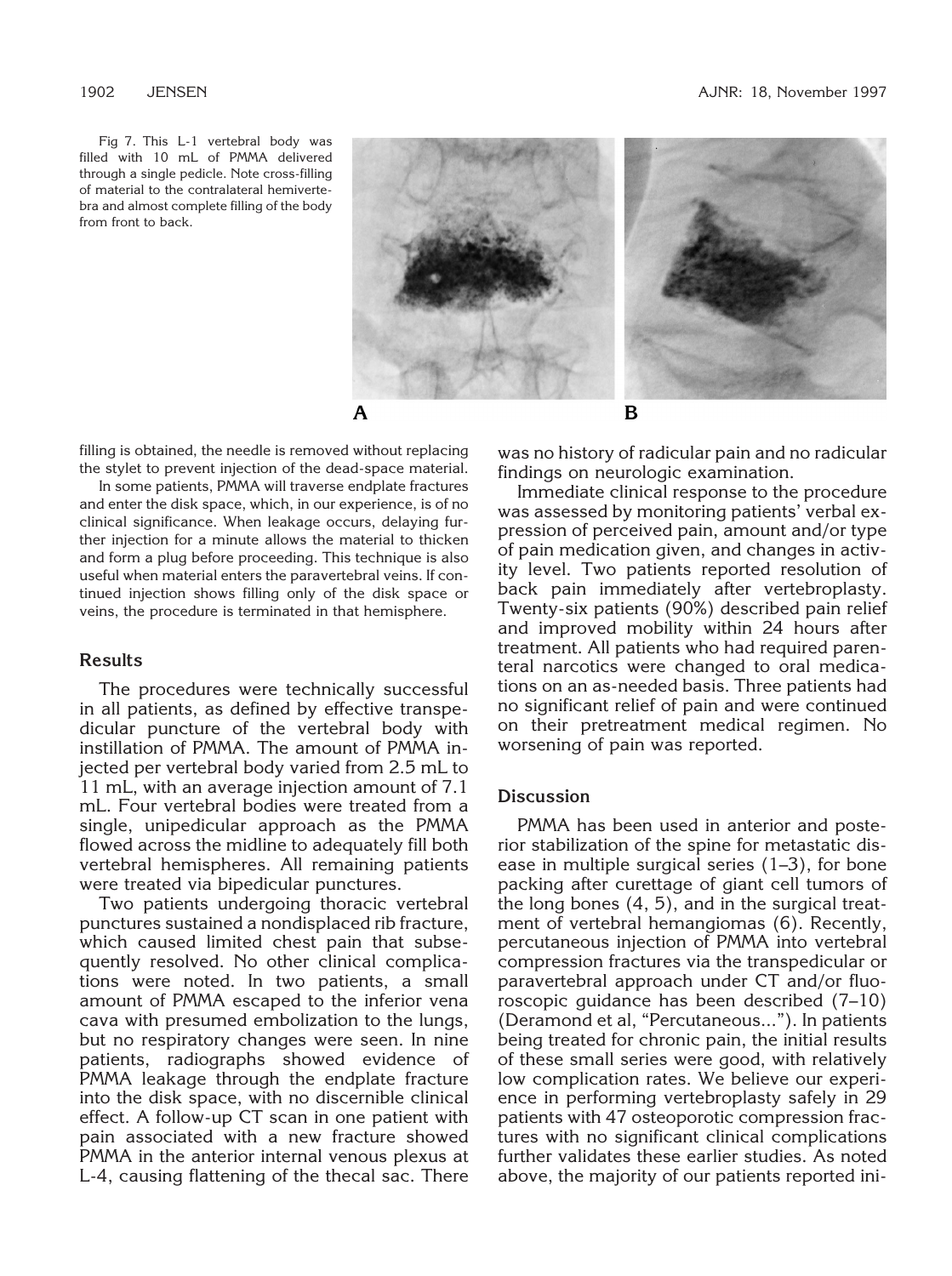tial improvement in their quality of life as determined by decreased pain, increased mobility, and decreased reliance on analgesics immediately after the procedure.

Our technique is somewhat different from that used by European investigators (7–10) (Deramond et al, "Percutaneous..."). The materials we used are approved by the Food and Drug Administration; however, our use of them for percutaneous vertebroplasty would qualify as an "off-label" application. Instead of using the CT/fluoroscopic technique described by Gangi et al (9), we found the fluoroscopically guided transpedicular approach to be the easiest, safest, and least time-consuming procedure. Stringham et al (11) demonstrated that half the vertebral body can be reached via the transpedicular approach in bone biopsy specimens without compromising the anatomic structure of the pedicle. We noted that injection of PMMA spreads through the ipsilateral hemivertebra first, followed by progression across the midline in some patients.

Other authors (7–10) (Deramond et al, "Percutaneous...") did not perform venography before injecting the PMMA. We found venography to be of great use, as it confirmed needle placement within the bony trabeculae, outlined the venous drainage pattern, and delineated fractures in the bony cortex. Knowledge of the venous anatomy allowed the operator to pay particular attention to those areas during dynamic injection of the PMMA.

In our initial experience, we terminated the injection whenever filling of a paravertebral vein or extravasation through an endplate fracture was noted. However, we encountered no clinical complications from PMMA situated in either location. We terminated the injection if filling of the anterior internal venous plexus was seen, as these veins abut the dura along its anterior surface and could compress the spinal cord or nerve roots. We also terminated the injection if the PMMA continued to seek the intervertebral space or progressed through paravertebral veins.

The complication rate for this procedure has been very low in other series (7–10) (Deramond et al, "Percutaneous..."), ranging from 0% to 10%. Complications have included transient dysphagia or radiculopathy, presumably due to extravasation of PMMA with nerve root or esophageal compression (10). We know of no reports of infection in any series, including our

own. We decided to add tobramycin to the PMMA when treating immunocompromised patients after reviewing several reports that described the addition of antibiotics to PMMA in an attempt to decrease surgical infection rates (12–14). One series reported a decrease in infection from 5% to 1% when tobramycin-impregnated PMMA was used for cranioplasty, vertebral body replacement, or spinal fusion (12). Although regional tissue concentrations of the drug were noted, no incidents of renal toxicity were reported nor were significant systemic levels of tobramycin detected. Aminoglycosides should not be used in any patient with a known sensitivity.

Potential toxicities of PMMA have been described. McLaughlin et al (15) found decreased pulmonary function in dogs only when the dosage of PMMA monomer was more than 35 times the amount liberated in humans during total hip replacement. Phillips et al (16) described a fall in systemic arterial blood pressure after implantation of acrylic cement into the femoral shaft, but not the acetabulum, during hip arthroplasty. These authors speculated that the hypotension may have been due to absorption of monomer or additives into the circulation. We have not seen this phenomenon during injection of vertebral bodies. Convery et al (17) studied the safety of PMMA during total hip replacement, and, like Phillips et al, noted a fall in systemic pressure that was temporally related to the implantation of the acrylic in the femoral canal. There was no evidence of pulmonary function alteration or change in liver enzyme levels that could be related to the PMMA, indicating that liver toxicity is probably not an issue.

Another potential mechanism for injury is from the thermal reaction that occurs during polymerization. A significant amount of heat is generated, which potentially could be damaging to adjacent neurologic structures. In an in vivo experiment, Wang et al (18) found no spinal cord injury occurring in dogs undergoing cervical fusion with PMMA, even when gelatin sponge was not used as an insulator. The presence of intervening ligaments and vascular-rich dura along with cerebrospinal fluid flow may act as natural insulators to dissipate any heat that is created.

This technique has possible use as a means of delivering different substances to the bone. We have done some preliminary work with naturally occurring bone materials, such as hy